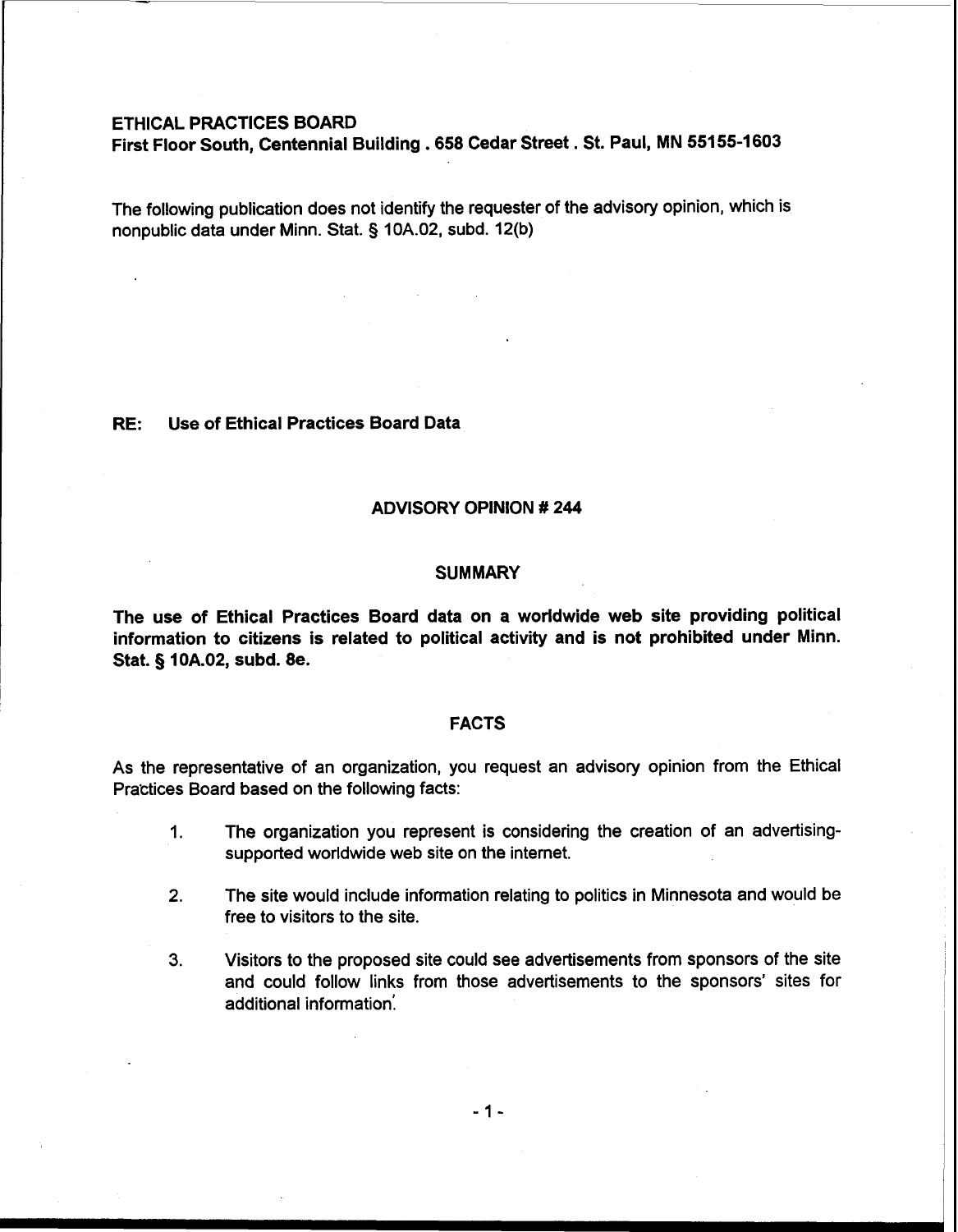- **4.** Your organization would like to incorporate into your site information from reports or statements filed with the Board.
- **5.** The data your organization wishes to use in its site may include data from reports and statements filed by lobbyists, lobbyist principals, political committees and funds (including candidate's principal campaign committees and party units), and others.

#### **ISSUE**

May you use data obtained from reports and statements filed with the Board on a free, advertising supported, internet site dedicated to presenting Minnesota political information?

#### **OPINION**

Yes, use on the described worldwide web site of data obtained from reports and statements filed with the Ethical Practices Board is a permitted use for a purpose related to political activity.

Minn. Stat. § 10A.02, subd. 8e, prohibits use for a "commercial purpose" of information copied from reports or statements filed with the Board. However, the statute provides that "commercial purpose does not include purposes related to . . . political activities. . . ".

Your use of Board data is to provide a source of Minnesota political information which may be accessed by all interested persons without charge. Use of Board data for this purpose is related to political activities and is not prohibited by Minn. Stat. § 10A.02, subd. 8e.

The Board requests that you include on your site appropriate notices that the commercial use of the data is prohibited **by** statute,so that visitors to your site do not inadvertently violate the law.

 $I$ ssued:  $10 - 12 - 96$ 

Carolyn D. Rodriguez, Chair **Ethical Practices Board** 

 $-2-$